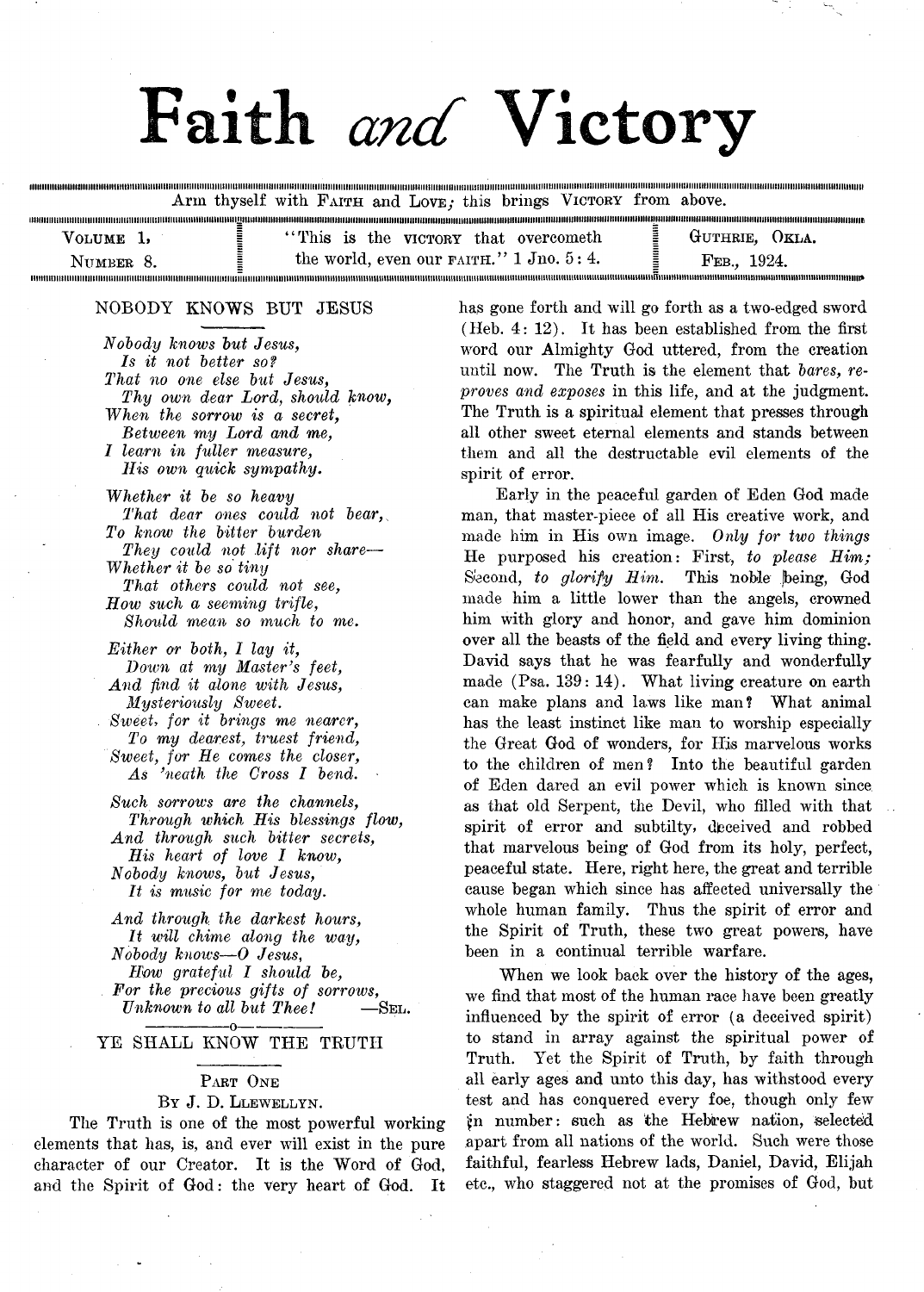were strong in faith, giving glory to God, as Abraham did. Yes, down through the annals of time they have been but few and far between. They dared the Lions and the fiery furnace. Many of them even stood *alone,* and faced the evil powers of this dark world. Elijah withstood and mocked four hundred and fifty of the prophets of Baal on mount Carmel. Daniel slept among the lions and not one of them opened his mouth to hurt him. David, when only a youth with a sling, conquered and killed Goliath of Gath. Heroes of Truth in the Spirit of Truth have *by faith* been tested through various severe persecutions and trials. Note Paul's Epistle to the Hebrews, chapter 11: here we have a glorious catalogue of beautiful pictures of the stamp of Truth *by faith,* through objects of pure characters who were more than conquerors through Him that loved them. These suffered horrible treatment for the Truth: afflicted, tormented, wandered in sheep skins and goat skins, in caves and holes of the earth, destitute in the world. All these the world was *not worthy* of all these received a good report: all these by bearing the Truth, have through the Truth exposed every dark cell and spot of every evil spirit.

The powerful Spirit of Truth has bombarded heavily the forts of all the forces of darkness. In the *Morning Light* the noble Captain of our eternal salvation finished His great plan in His death and victory over all the powers of hell. He died a noble martyr. He arose the third day to live forever. He came forth, praise God, as a Lion of Judea, who broke every chain, having the keys of hell and death. The joyful tidings sound through the heavens and earth: *praise, honor, and glory* be unto the Lamb forever.

Down through the dark ages thousands of heroes of the cross have followed His footsteps. Fearlessly they held the *Truth* by faith against all opposing powers of the spirit of error. All evil spirits of hell have struggled severely and numerously to abolish the Truth in every age and nation, especially during the Gospel age, during the dark and cloudy days, Pagan and Papal powers greatest struggle was then made, which has not since been known in history. But praises be unto our God, the *Truth* has exposed every evil deed done by Paganism, Catholicism and Protestantism. Even unto this day, the Spirit, (sword) of Truth, praise God, is . still swinging from shore to shore and is conquering and will conquer *all* powerful errors and Goliaths of times. These are plain facts that connect with the true, pure characters that have been stamped or sealed by the Spirit of Truth.

(To be continued.)

#### HAVE FAITH IN GOD

"Beloved, when I gave all diligence to write unto you of the common salvation, *it was needful* for me to write unto you, and exhort you that ye should earnestly contend for the faith once delivered unto the saints" (Jude 3). Jude declared it was *needful* for him to exhort us to contend for the faith once delivered to the saints. It was needful because " certain men had crept in unawares # # \* turning the grace of our God into lasciviousness." Many of the saints were unaware of this and no doubt thought these men were holding the grace of God in truth. Dear saints of God, in these perilous times when we see so many dear souls that once stood like a rock in the billows, and dared to herald forth this glorious truth at the peril of their lives, now " departing from the faith"  $(2 \text{ Tim. } 4: 1)$ , it grieves our hearts and puts a real determination in our souls that we will by God's grace continue to earnestly contend for the faith once delivered to the saints.

Peter had such faith in God that he could truthfully say to the lame man at the Gate Beautiful, ' ' Silver and gold have I none; but such as I have give I unto thee: In the name of Jesus Christ of Nazareth rise up and walk. \* \* \* And he leaping up stood, and walked, and entered with them into the temple, walking, and leaping, and praising God" (Acts 3: 6-8). Two things we note here are: Peter's faith, and that he had no silver or gold. But in these days we do not hear so much " Silver and gold have I none;" no, but some of our dear brethren have let- down so much in faith, and have so much care and concern for temporal things that they will write and ask the brethren before making arrangements to come and hold a meeting, " How much money can you raise?" Oh Brethren! let us lose sight of material things and feel the weight and responsibility of souls.

" And Stephen, full of faith and power, did great wonders and miracles among the people. \* \* \* And they were not able to resist the wisdom and the spirit by which he spake" (Acts 6: 8-10). He boldly told the learned religious Jews that they were stiff-necked and uncircumcised in heart, and " ye do alway resist the Holy Ghost; as your fathers did, so do ye." And as they stoned him to death, he cried out, " Lord, lay not this sin to their charge" (Acts 7: 60). Stephen had so much faith and confidence in God that he did not prophesy smooth things to please those men, for he loved their souls and did not fail to lay down the judgments of God, as God prompted him to. He was not seeking to please men nor cater to their desires.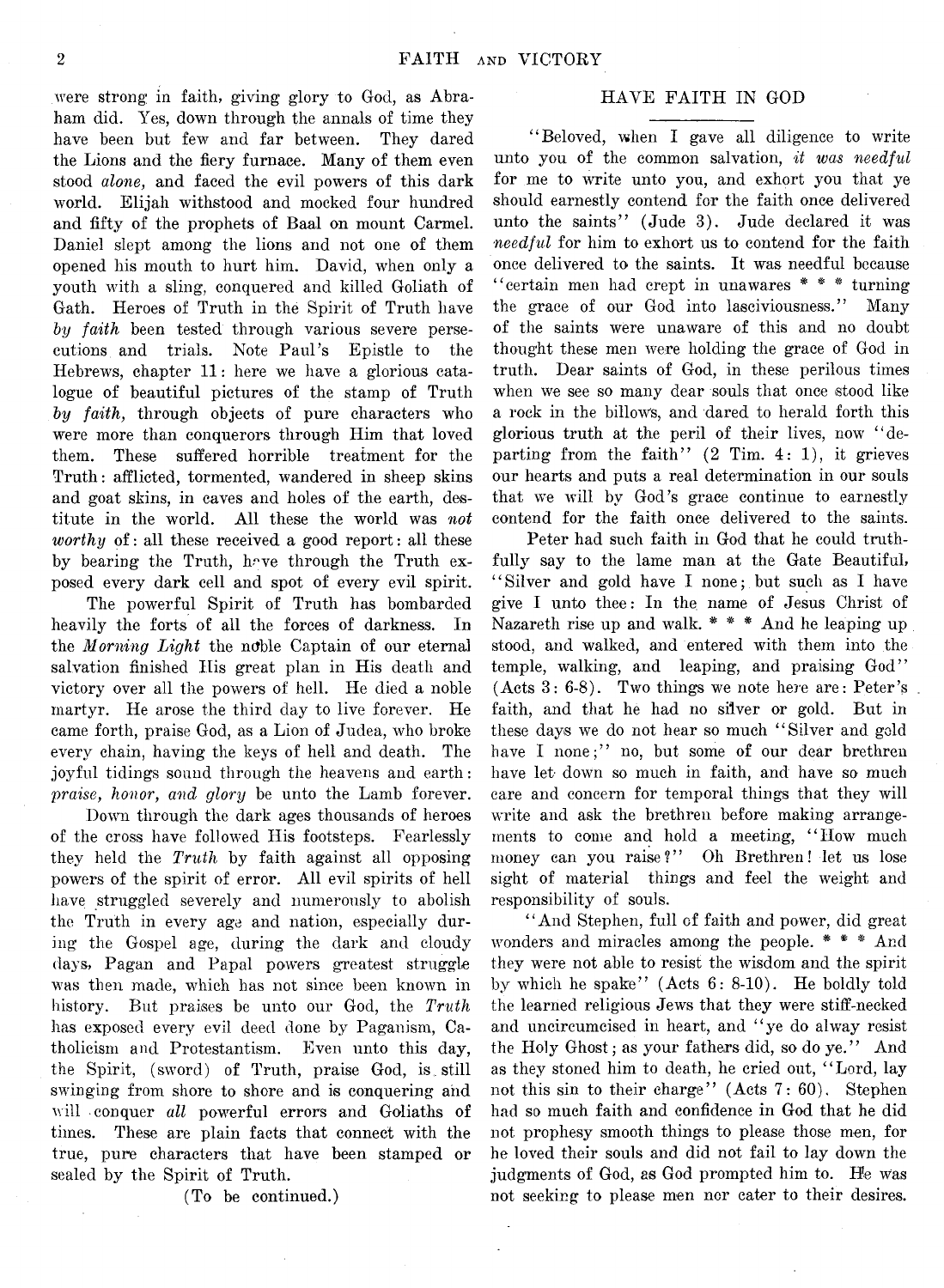Paul and Peter had so much faith in God that they did not fear to tell those who were putting on adornments to adorn themselves in "modest apparel, \* \* \* not with broided hair, or gold, or pearl, or costly array"  $(1 \text{ Tim. } 2: 9; 1 \text{ Pet. } 3: 3)$ . The early saints had so much faith in God they did not fear to preach a clear-cut gospel,— did not shrink from laying down the judgments of God—and they were so filled with the love of God that they were willing at any time to be slain for the sake of Truth and the salvation of souls. These humble ministers of God were not preaching easy, smooth things to tickle the ears of the self-righteous men who are willing to pay liberally to be comforted in this manner. They had faith to look to God for their support, and were not afriad to preach the preaching that Jesus bid them, and did it in the fear and love of God. And the result was a clean Church without spot of wrinkle, out and out for God.

Many of those who "eat their own bread, and wear their own clothes," and call themselves "Church of God" to take away their reproach, need to hear the cry, "Come out of her, my people!" When we read appeals that are being made to men for their money, we wonder where faith is, and it has caused us to fear, feeling assured that their faith in God has need of increase, for they fail to follow Paul's instructions, ' ' Be careful for nothing; but in *everything* by prayer and supplication, *let your requests he made known unto*  $Go2$ <sup>"</sup> (Phil 4: 6); not to the world, or the brethren, but to God.

In the fiftieth Psalm we find these werds: " For every beast of the forest is mine, and the cattle upon a thousand hills. I know all the fowls of the mountains; and the wild beasts of the field are mine. If I were hungry, I weuld not tell thee: for the world is mine, and the fulness thereof" (Psa. 50: 10-12). David also said, "I have been young, and now am old; yet have I not seen the righteous forsaken, nor his seed begging bread" (Psa. 37: 25). Brethren, let us shake off the slumbering stupor that the enemy would numb us with in these perilous times, and act out the faith that we profess to have in God. Let us give God a chance to show Himself strong in our behalf that other nations (sects) may see and tremble before the armies of God, of which Jesus is the Captain. If we say we believe that Jesus has all power, both in heaven and on earth, and we act differently it is only an assumed faith, and we flatter God and speak lies with our tongues. (Read Psa. 78: 36-37). Because God does not cut off souls quickly, but is longsuffering, they presume upon His mercy and continue to give way to lusts of the flesh and carnal

desires, and draw back from walking by faith. As it is written, " The just shall live by faith, but if any man draw back my soul shall have no pleasure in him" (Heb. 10: 38).

Be not deceived, Brethren, "God is not mocked: for whatsoever a man soweth, that shall he also reap" (Gal. 6:7). Awake, Brethren! "Have faith in God!" (Mark  $11:22$ ). — FRED PRUITT.

#### ------------- --------------- THE WAY OF THE CROSS

"The way of the Cross leads home" (to Heaven). "Deny thyself, take up thy cross and follow me." This is a message of love from Jesus. Jesus denied Himself. He laid aside His crown and royal robes down from His glorious throne in Heaven and came to this earth, and was mocked, scorned, spit upon, laughed at, scoffed at, and rejected of men. He came to His own and His own received Him not, but as many as did receive Him, to them gave He power to become the sons of God; even to them that believe on His name. He suffered and died on the cruel cross that the sinner (you, I, and all who will believe in Him) might go free. For whom the Son makes free is free indeed. " Whosoever committeth sin is a servant of sin." "For the devil sinneth from the beginning." The devil is a liar and the father of lies. Then if you lie (or tell stories— stories are lies) the devil is your father, and you are his servant. That's what the Bible says. *" All* liars shall have their part in the lake which burneth with fire and brimstone." Stop lying!

Jesus loves you and that is why He tells you what is wrong and what is right. That is why He gave Himself a ransom for many. Let Him save your soul from death and hell. "He-that cometh to me I will in no wise cast out." Jesus gives you an invitation to come to Him. He will take away the lying spirit, and give you the Spirit of Truth whom the world cannot receive. " Believe on the Lord Jesus Christ and thou shalt be saved." "What will it profit a man though he gain the whole world and lose his own soul?" REPENT!

What will it take to move the nation,

To wake the people from their sleep? To open the eyes of men and women

To their nakedness, shame and defeat? What will it take to free the people

From their heavy load of sin?

Sorrow, pain and woe have bound them,

The rich, the poor, the small and great;

Lift up Jesus, precious JESUS.

He has died to break the chain.

Let us arise, dear saints of God, and lift up our voices and weep and cry, and bewail this lost world. Let us ask God to help them, His promises are all true. Then arise dear saints of God; let us stand on God's Word of Truth and proclaim the gospel of the kingdom with its power to save.

— Sister W, E. Nicoll.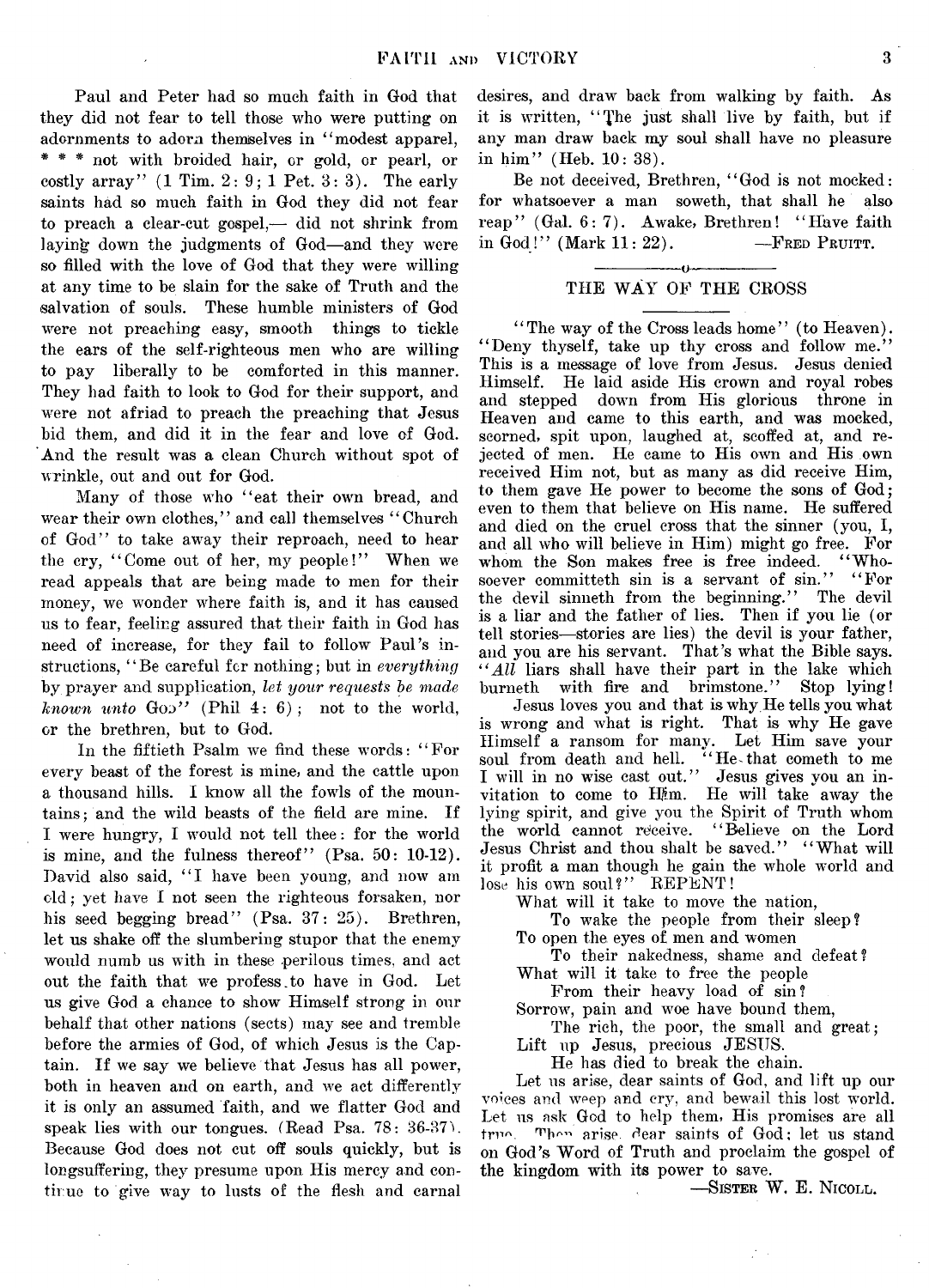## **FAITH AND VICTORY**

FAITH and VICTORY is published and sent out in the interest of Jesus to His little flock scattered abroad, by yielded members of His Body at Faith Publishing House.

Faith and Victory will be sent free of charge to all who ask for it, as often as God permits by leading, blessing and supplying.

(There will be no charges ever made against you for Faith and Victory.) Address:

FAITH PUBLISHING HOUSE,

611 W. MANSUR ST., GUTHRIE, OKLA. **im iiiiiiiim m iiiiiiiiiiiiiim im iiiiiiiiiiiiiiiiiiiiiim iiiiiiiiiiiiiiiiiiim im iiiiiiiiiiiiiim iiiiiiiiiiiiiiiiii**

Our souls are much encouraged and built up since sending out the January issue of Faith and Victory. Many new names have come in for the paper, also encouraging letters come that revive our spirits and cause us to thank God and take courage.

God has blessed us with the gospel, and is blessing our feeble efforts to spread it to others. Let us pray earnestly that every gospel message will be blessed with increase by God's own dear hand. Our only desire is to send out the truth clear and straight without compromising. We can plant and water, but God alone can give the increase (1 Cor. 3: 6). # # #

In Hebrews 12: 11, we find these words, "Now, no chastening for the present seemeth to be joyous, but grievous; nevertheless afterward it yieldeth the peaceable fruit of righteousness unto them which are exercised thereby." Let us not become weary and faint by the way when the Lord chastens, knowing that His hand is a hand of love and mercy, but let us be filled with the fear of God and yield willingly to His will and pleasure.

" For the eyes of the Lord run to and fro throughout the whole earth, to shew Himself strong in the behalf of them whose heart is perfect toward Him" (2 Chron. 16: 9).

\* # #

# # # Jesus said, " If a man love me, he will keep my words,77 also, " If ye love me, keep my commandments.77 The Apostle John said, " For this is the love of God that we keep His commandments; and His commandments are not grievous."

\* \* *\** The way that leads to the mansions that Jesus has gone to prepare is a narrow way, so narrow that none but the redeemed can walk there.

J£, w w*M\** We have recently visited the church at Homestead, Okla. There is only a small band of saints there, but they are on fire for God and we were all edified and strengthened as we rejoiced together in the Lord.

Bro. and Sister Llewellyn have been there for several months getting their "Faith Gospel Car" ready for traveling, and also having meetings. The  $\lq\lq$  Faith Gospel Car'' is new ready for the roads, and

Bro. and Sister Llewellyn are rejoicing much over the goodness of the Lord in providing the conveyance, and we rejoice with them for they are worthy, as they have suffered much in getting the Gospel to the people in various parts of the country.

While missionaries in Wales and England they went from city to city on foot, through rain and mud and suffered hardships and privations that only the Lord and they know. Their Gospel Car is six by twelve feet and is built out of light material, yet durable and strong throughout, nicely painted, and Scriptures printed on sides and ends. These dear souls are definitely called of God for evangelistic work, and many souls have been saved and sanctified under their labors. We shall be glad to forward any mail to them.

# # #

The book, " Bible Tongues vs. Familiar Spirit Jargon," that we advertised in the last issue of Faith and Victory has been much desired by our readers, and orders have been coming in from various parts of the country until our supply has been exhausted. We have ordered another supply of these books and will send to those who have ordered just as soon as they arrive. We feel that every saved soul ought to read this book. It contains 91 pages and exposes these muttering spirits and extremism, and other delusive spirits that are so numerous in these last days. When we hear the cry, " Lo, here is Christ;" or " Lo, there is Christ," believe it not. (Matt. 24: 23: 24).

The price of this book is twenty-five cents, post paid. Order one and keep posted that ye be not deceived.

Love, kindness, longsuffering and mercy are fruits of the Spirit of God. Yet if we use these virtues to cover up stealing, lying, and wrong deeds in others we do them an injury, and these virtues cease to be Godly. Leaders are tempted to do this for a large following and good support, and it is sad to see some yield to this temptation. Brethren, read over again about Saul, his career and end. Let God search you out.

# # # Those who have sat down and counted the cost will not send an ambassage of peace when the enemy is coming with twenty thousand (Luke 14: 32). The cost is forsaking of all that we have and looking and relying wholly upon Jesus, the strong Arm of God, the Rock that cannot be moved.

# \* # We have recently been informed that the "D. D's" together with other educated men are choosing a committee to probe into this divine healing to find out just how it is done. They think it is something like electricity or the radio, and when they have solved it they expect to sell it to the seminaries over the country so the young ministers coming on will acquire this knowledge and use it along with their other pastoral duties. Truly "the wisdom of this world is foolishness with God.<sup>7</sup>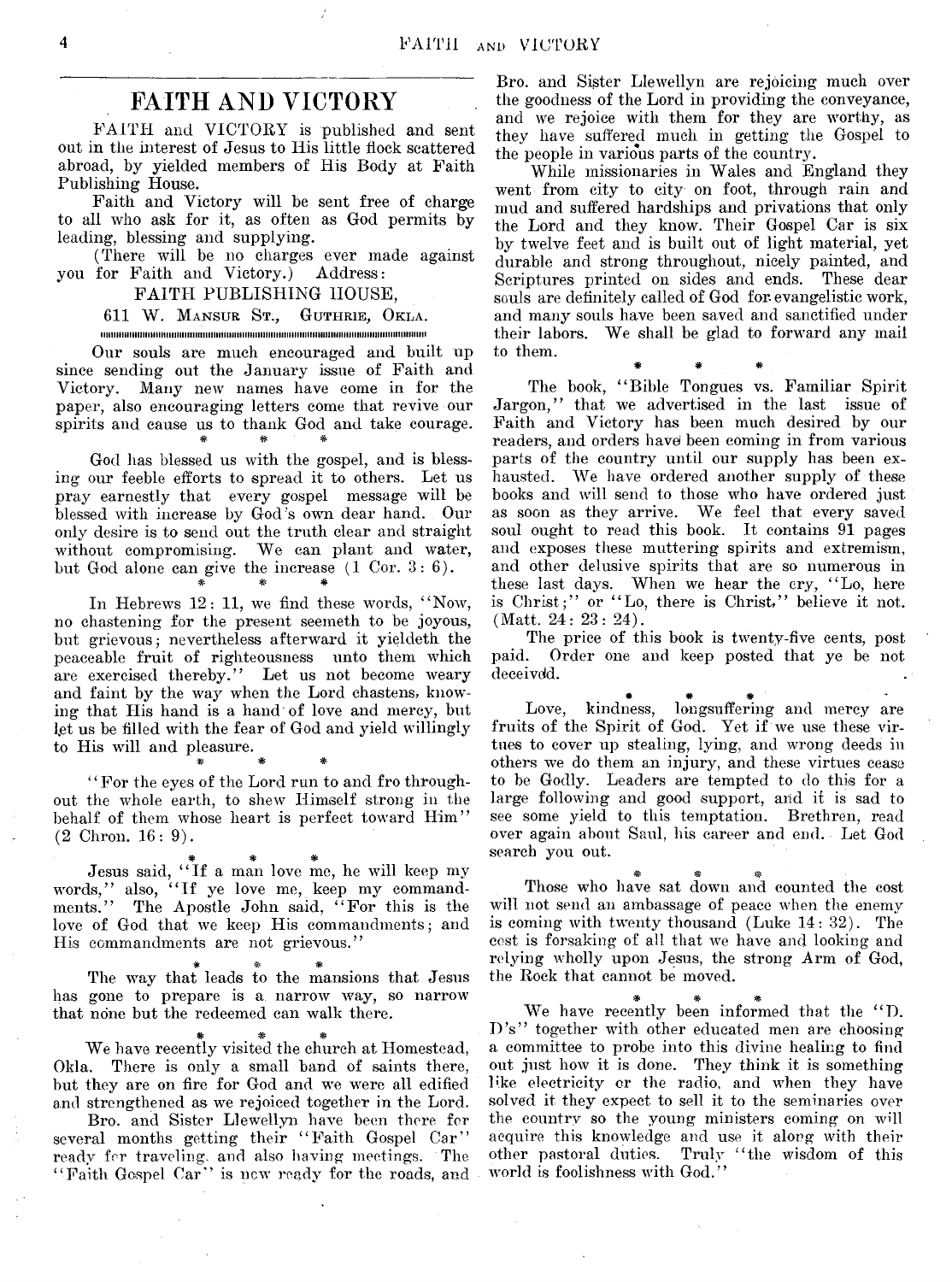#### **CORRESPONDENCE**

Hennessey, Okla.— Greetings to you in much holy love in our Savior's name. Grace be unto you, and peace be multiplied. May the dear Lord bless you abundantly, lead and guide you into all truth for Ilis name's sake. I am praising the Lord for His sweet peace in my soul. I am happy in His salvation. i am glad for everything, and as the Lord has placed us that is where we must live and let our light shine for Him. It is not His way it seems for us to all be in one place, but here and there He places us and we are to shine for Him, that other dear souls may be helped and encouraged for the Lord. "God's way is best, I will not murmur." "Be thou faihful unto death and I will give thee a crown of Life." Truly that crown is worth striving for, and I am encouraged to work and labor on. The pay we receive here day by day from the Lord,— joy, peace, His great love and mercy toward us, and numberless other blessings, yea, more than we can name—is worth working and striving for in living for Jesus, not regarding our final pay at the end of our Christian race. " Eye hath not seen, nor ear heard, neither have entered into the heart of man the things the Lord hath prepared for them that love Him. Oh, I pray the dear Lord to keep us steadfast unto the end.,

The Lord can and does help when we cast our burdens upon Him. Oh I desire from the very depths of my soul to be more and more like Him. I am praying for more of a life of consecration; more of a life of prayer and faith in Jesus. It truly takes a humbling and that means so much too. The way up is down in the Christian's life. Truly I want to go down. I don't want a name, neither do I desire fame cr reputation, but I want to be what would please Jesus, and be where I can always hear and know His voice, and obey His every call. 1 am so thankful for such a Heavenly Father that we have, and that "like a father pitieth his children, so the Lord pitieth them that fear Him." Praise the Lord.

Oh, how precious for brethren to dwell together in unity, and that we can have the same love and care one for another. I do thank the Lord for the holy love He gives us one for another. Were it not for God's love in our hearts we wouldn't have much love or care for each other, but oh, how different when God works in our souls. I am so glad we let Him in. We don't want to become carried away with one another and love the creature more than the Creator, but I mean to "love as brethren," and keep in the order of the Lord and have God's love in our hearts, and be guided by the Holy Spirit.

I do love the Lord, and am saved up to all I know and understand, and have a willingness to do His whole will as He gives light and knowledge. It is precious to do His will and I desire with my whole heart to do service for Hfm. I rejoice for the privilege to be faithful and true to Him, and so live where He can use me in the very smallest way, and where He can then trust greater things to me. I do desire

to be something for the Lord, yet, *I am willing to be nothing.* "Oh, to be nothing, nothing; Only to sit at His feet." I am willing to suffer, yea, want to suffer for Jesus' sake, just when His will and way be done. I thank Him for His love and dealings to me. Truly I feel unworthy. I want to go on down more and more in His love and humility. I want to be consecrated and given up more and more. 1 believe we must die day by day:  $\overline{I}$  mean die to self and daily take the cross and follow. You know I just love the Cross, " The old rugged Cross, stained with blood so divine. \* \* \* For 'twas on that old cross Jesus suffered and died, To pardon and sanctify me." I purpose with the dear Lord's help and grace to stand by the cross, ever cherish and bear it, and at last we may exchange it for a crown. Remember me in prayer. May the blessings of the Lord rest upon you and His very presence fill your soul continually. Oh. I humbly pray God to guide you, and keep you all to His glory. Your saved Sister.

 $-$ RUTH LAMB.

# $\begin{array}{ccc} 0 & 0 \end{array}$  0

Olympia, Wash.— Greetings in the precious name of Jesus: It surely does seem as though the enemy has been very busy here. However, I am glad that I can say the Lord does give real victory and I am rejoicing in His love. I don't know when I have enjoyed the service of God more or have had more victory. The Lord's presence seems so near and precious to me. You remember I requested you to pray earnestly for me that I might discern the will of God in a certain matter. Thank God, I have, I believe, found out Ilis will, and this makes my heart rejoice. I do not care what God's will is for me, *just so I can know it,* and then by His grace *I am willing to obey it.* I have found that only in the center of God's will there is real joy and happiness.

It really is sad that people spend so much time over technical things when there are so many souls in need of a Savior and the Bread of Life. When we manifest the spirit that we think *we are the only ones* that are right and every one that does not live up to the light we have is of the evil one, then we are getting in a dangerous condition I believe. How I do wish the Lord could some liow get all His people together in such a way that they be as tightly bound in love as the Father and Son. I am looking for the time to come when we may have to seal our testimony with our blood, and that is the time when the real spirituality of God seems to flourish and be so marked and wonderful. I only hope, trust and pray that my faith may not fail and that I may be one of those who will stand true to my Lord whatever comes.

It must be wonderful to be counted worthy to suffer like that for Jesus. I have been reading some of "Fox's Book of Martyrs," and it is truly full of noble and true examples of faith and of the power of God. Praise His dear name! How happy Jesus must have been when He saw they manifested that true love toward Him, following His example, counting r :t the'r lives dear even unto death.

The Lord has been answering prayer in behalf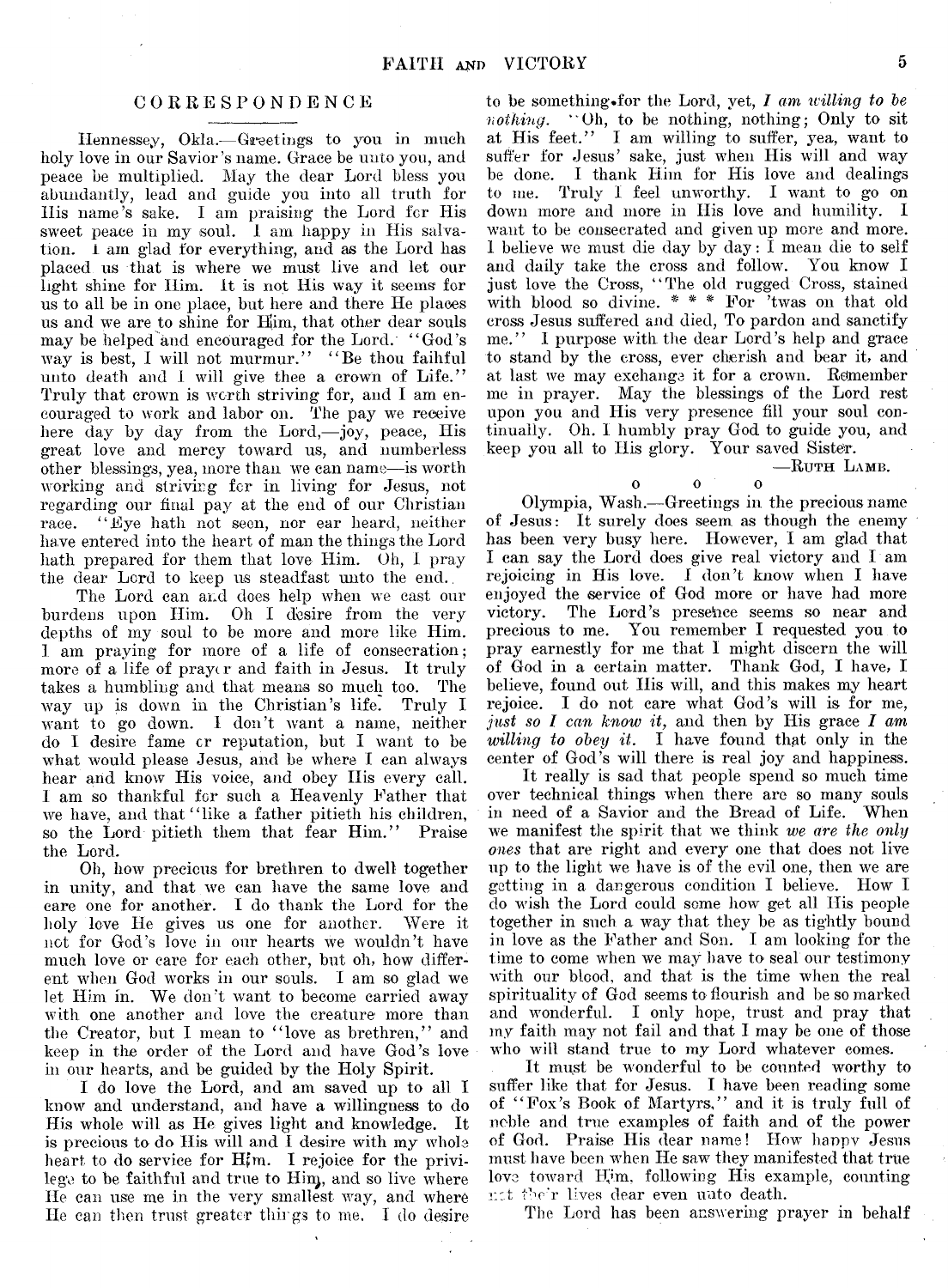of several of the dear young people here, and it tills my heart with real joy and praises to Him. How good, kind and merciful He is to each one of us. I only wish we were able to do more for the dear souls around us. It seems such a pity that some of them shall go down into eternity without God. Pray that I may be a real example in my neighborhood and a real blessing in the hands of God. Above every thing, I want my life to tell for Jesus. I have thought how little it takes to encourage some dear souls: just a smile, a word, or a kind act.

I am so glad that you feel the divine approval of God upon your life and work there. That is worth more than all this wold. I also feel that at present I am in God's will and it is surely precious. I just love to go and visit these in pain cr sorrow or in need, and then have the Lord help me scatter a little sunshine. But I want to be content in any place the Lord wants me whether seen or unseen. With Jesus I feel we can be content anywhere. There is so much to do and I am only trusting and praying the Lord to help me be strong in Him, and to be sure that *I take the needed time to spend alone with Him* that I might listen for His directions and obey them. If ever there was a time when we needed to watch and pray it is now. It seems to me the enemy has almost succeeded in putting a spirit of lethargy and carelessness over many of God s dear children, and if we are not careful I fear the coming of the Lord will soon be, and we will not be found ready to meet Him. It surely means much. Never has it been so hard to reach souls, and never have there been so many spiritual perils and snares as there are today. Sometimes the very thought of these things almost makes me fear and tremble. Yet I know that the Lord will lead and dircet every soul that will only tarry at the feet of Jesus and will diligently seek His face.

I truly love the Lord tonight and oh, how I do want to do His will, for I am fully persuaded that all things of earth and all the riches, pleasures and jewels of earth are nothing compared to Jesus. These things fade away when Jesus is revealed in all His purity and beauty. Let us be true to God. I feel that He is with us and I am sure that the great God of heaven who has never failed any saint, will prove true, and we shall be led on till we reach heaven's portals. So often come these words to me, " Fear not, for I am with thee; be not dismayed, for I am thy God; I will strengthen thee; yea, I will help thee; yea, I will uphold thee with the right hand of my righteousness."

God bless you and make you a real blessing there. I am sure that He does. I pray that the Lord may help us to be a blessing and encouragement to each other. I am sure that many times the- Lord has helped me in answer to your prayers. I thank you with all my heart for them too. " The Lord watch between me and thee while we are absent one from another."

Yours in service for our Master.

—Mathiida Paulsen.

Patton, Pa.—I am praising the Lord for victory tonight, and for the joy and peace 1 find in serving Jesus. It is getting sweeter every day. Just like the song: " Sweeier as me years go by." How unwortnv we are of our Savior's great love. 1 was thinking today how unworthy I am. What have I done to prove my worthiness or love? He is so good to me. l had several burdens on my heart this week. 1 went through some very discouraging things that seemed hard for me to bear, but, praise God, all things have worked out for my good and His glory. I know they were permitted by the Lord.

Salvation just suits me. My desire is to draw closer and know more of His Word and will. I pray the Lord will ever overshadow you with His presence, and lead and guide you through all your pilgrimage here. We will go through hard places, but the Lord will deliver us out of them all if we are only faithful. His grace, is sufficient for all our needs. He 'knows the desires of His children and He will never turn one of His little ones away. We serve a wonderful God. Oh! I praise Him for salvation and the joy 1. have in my soul. The devil certainly is cunning and is mighty, but our God is mightier. Yes, He is  $Almighty$ , and I mean to continue to serve H<sub>im</sub>. At times it seems dark but ve know the sun is shining behind the clouds. I praise the Lord for healing my body. He is fully able to heal. The Lord is so good to me. He keeps me and answers prayer. Pray for me. Your sister in Jesus.

— Bernice Shunkwiuer.

j

 $\mathbf{0}$  o  $\mathbf{0}$  o  $\mathbf{0}$ 

The Dalles, Ore.— Dear saints of God: Greeting in Jesus' dear name. May our heavenly Father bless you all with glorious victory and the love that casts out fear. I am praising God for salvation and victory in my soul. I will say, dear ones, I am not well. I will soon be 84 years old. I have Rneumatism in my left arm and I fell and broke several of my ribs and I cannot get the victory for healing, and tnere is no one that I know of anywhere near me that I can ask to pray for me, as all that profess to be saints have let down the standard of Bible salvation and have compromised with the world and have lost their faith. They too have lost out in their experience by fellowshipping those that have compromised and are preaching smooth things so as to not hurt them. Dear saints I will ask you all to pray for me that Jesus will heal me of my Rheumatism and broken ribs. May God bless you all to His glory and keep His sheltering love over you and give you victory over all opposing powers and deceptive spirits and teachings contrary to sound doctrine. Your sister in the one body, contending for the faith once delivered to the saints. **o o** 

Wheeler, Mich.— To the saints of God everywhere: Christian greetings in the precious name of Jesus. I am so glad I can.say I am saved. I have been saved out in this evening light for thirty-four years and it is just as light and br'ght as it ever was. I left Babylon and all its pride and fashions,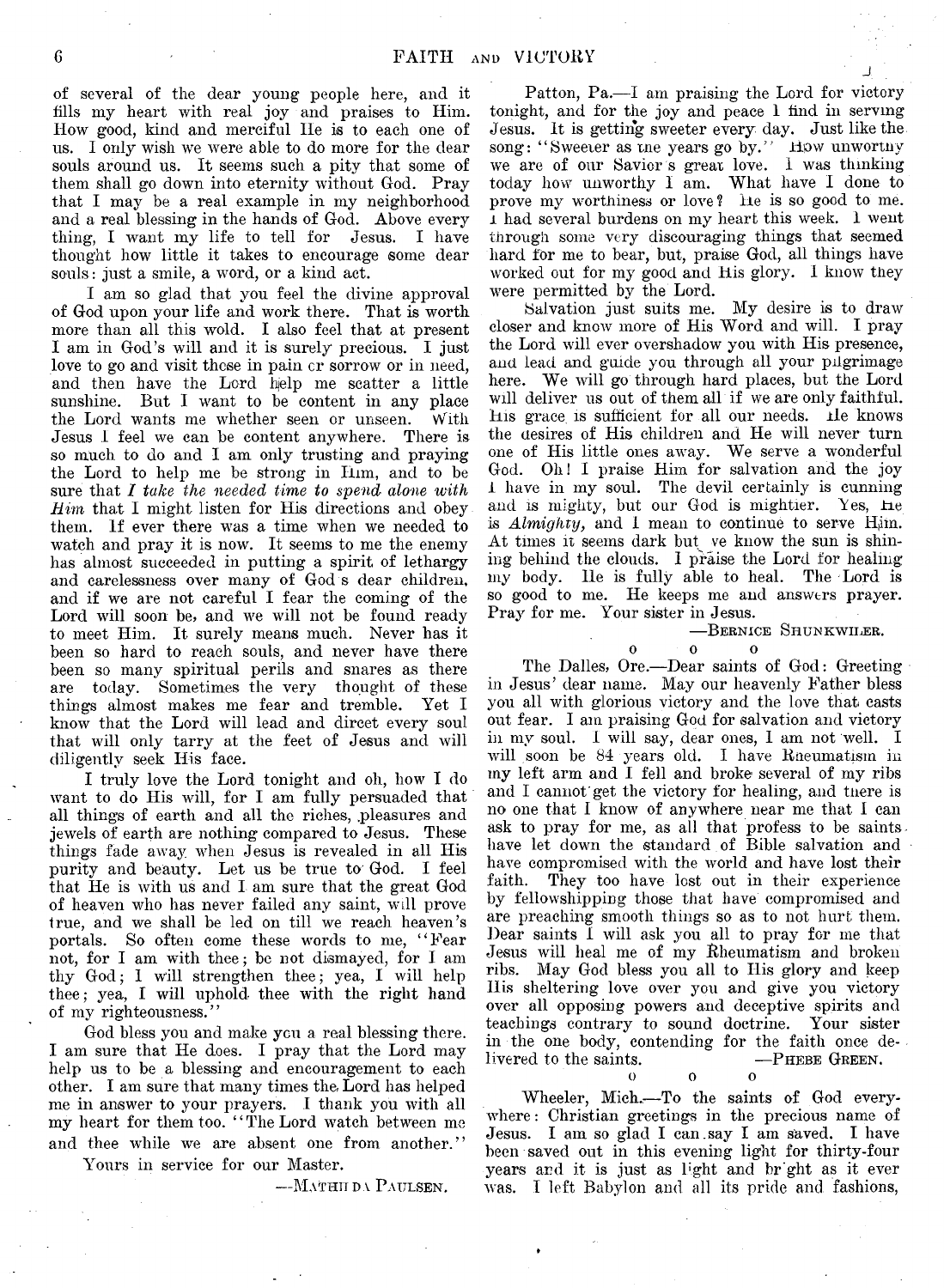came out and left everything that belonged to her, and I have never had any desire to go back after anything that belonged there, or that was of the world. I am out, and by the help of the good Lord and His Word and the prayers of the good old saints, and all the saved and sanctified saints, young or old, i am going to stay out. Why is it we can't all be one as the Father and Son are one?

It certainly did me good to get the little paper, Faith and Victory, and to know that there are so many standing for the good old Bible way. 1 sure believe in the old kind of religion. I do believe in the Church of God, not only by name but by practice, by being born into the family of God. 1 know the church has never lost her power. I do love to hear the shouts and praises that come from the true saints of the most high God. There is but one true way, but many false ways. Why is it that way? Because men want their own way. They drift little by little until they will have a way of their own, or follow some other way. My prayer is that the saints will stand, on the Bible way, and stand out clear on the way that D. S. Warner taught and lived. See what he suffered (and yet he enjoyed it) to bring this evening light doctrine out, and I do believe we as the children of God will suffer some to keep it out from sect Babylon. I expect to be true until the e<sub>id</sub>. I am not looking for any better way than the way Jesus marked out for His people to walk in.

I have seen some of the spirits spoken of in Rev. 16: 13-14. If you pin them down to the truth tney slip out some other way. Oh, may the Lord help the people, all the saved people, to stand for the truth of the Bible just as it is: all see alike, all speak the same thing as Ilis Word tells us to do. Someone is disobeying the Bible or there would not be so many different ways taught. Is it I, or is it you or someone else? May God help each one to search the Word and contend for the faith once delivered to the saints. I have written this in love, for the good of the people. May the God of heaven bless all His dear saints all over the world. "Not every one that saith unto me, Lord, Lord, shall enter into the kingdom of heaven, but he that doeth the will of my Father which is in heaven" (Matt. 7: 21-22). His will is for His people to square their lives by His .Word and worship Him in spirit and in truth. Amen. — W. H. Clingenpeel.

o o o

New York, N. Y.— Dear ones in Christ. I have been saved for the past fourteen years. I was saved among the Church of God brethren in Trinidad, British West Indies, for which I give God all the glory. I proved that God is a real deliverer from sin and sickness, and sadness and is all in all to me. My reason for writing to you is I find that the closer I live to God there is a longing in my heart to know more about the true people of God. Just four months I have been here in New York, and as I go among the different congregations of the Church of God in New York, Brooklyn and Freeport it seems to me that there is something needed, and that some-

thing is the oneness of God's people. I have metwith a dear Bro. here by the name of Shaw and have found that he is a real child of God. While speaking with him about the different brethren he has contact with, he showed me some of your literature from Faith Publishing House. After reading and rereading it I find some precious things that gladden my heart. It brought a longing to get in contact with you, praying that the sweet fellowship of of God's people may be united in one body as in the days of the Apostles.

I am in New York, not having work. I have a family of nine boys in the West Indies. There is a burden and longing in my heart to return home. I feel I can do more in the vineyard of God there He has been using me to His glory here and I can be of more benefit to my children when I return. I ask the dear brethren to join with me in prayer that God will grant me the means and way to get back home. I also want you to send me the little paper, Faith and Victory and also some tracts for distribution, as it seems this is one of my greatest works for the Lord. I have been preaching this glorious gospel for several years, and when I shall have returned to Trinidad there will be more for me to do in the Master's service. I truly need your prayers.<br>Your Bro. in Jesus. — EDWARD SEALE. Your Bro. in Jesus.

o o o

Piggott, Ark.— Dear workers at Faith Publishing House: Greeting in Jesus' name. I am very glad to get your little paper. It is a real source of encouragement to me. There are about six of us at this place contending for the faith once delivered to the saints.\* We are', praying that God will send a minister of the Chruch of God here with the real Gospel Truth. Yours in Jesus' name. Yours in Jesus' name.

-SISTER RETHA THRASHER.

o o o  $\Omega$ 

Madisonville, Ohio.— To the saints of God. Greetings in Jesus' precious name: We are all saved from sin, trusting in God, living ready for the coming of the Lord. We feel much more encouraged to press on since we received your encouraging letter today, and thought it good to write to the saints in those parts to tell you how' the Lord is blessing through faith in Him. Praise His dear name. We had cottage meeting Thursday night and the Lord gave us a glorious service. A white woman was blessed in the meeting and as she went out she gave us an offering for which we give God the praise, for He is supplying our needs. The just shall live by faith. We have food and raiment and we are content in the state God permits us to be in. Your saved and sanctified brother.

#### -A. D. WASHINGTON.

 $\mathbf{o}$ 

o o o

Glamorganshire, Swansea, South Wales.— I must express my gratitude to all workers at Faith Publishing House for your kindness in sending me the paper. I feel that I have always admired the faith and work of Geo. Muller. It has been a great help to me since I have been saved in the year 1895. It was a similar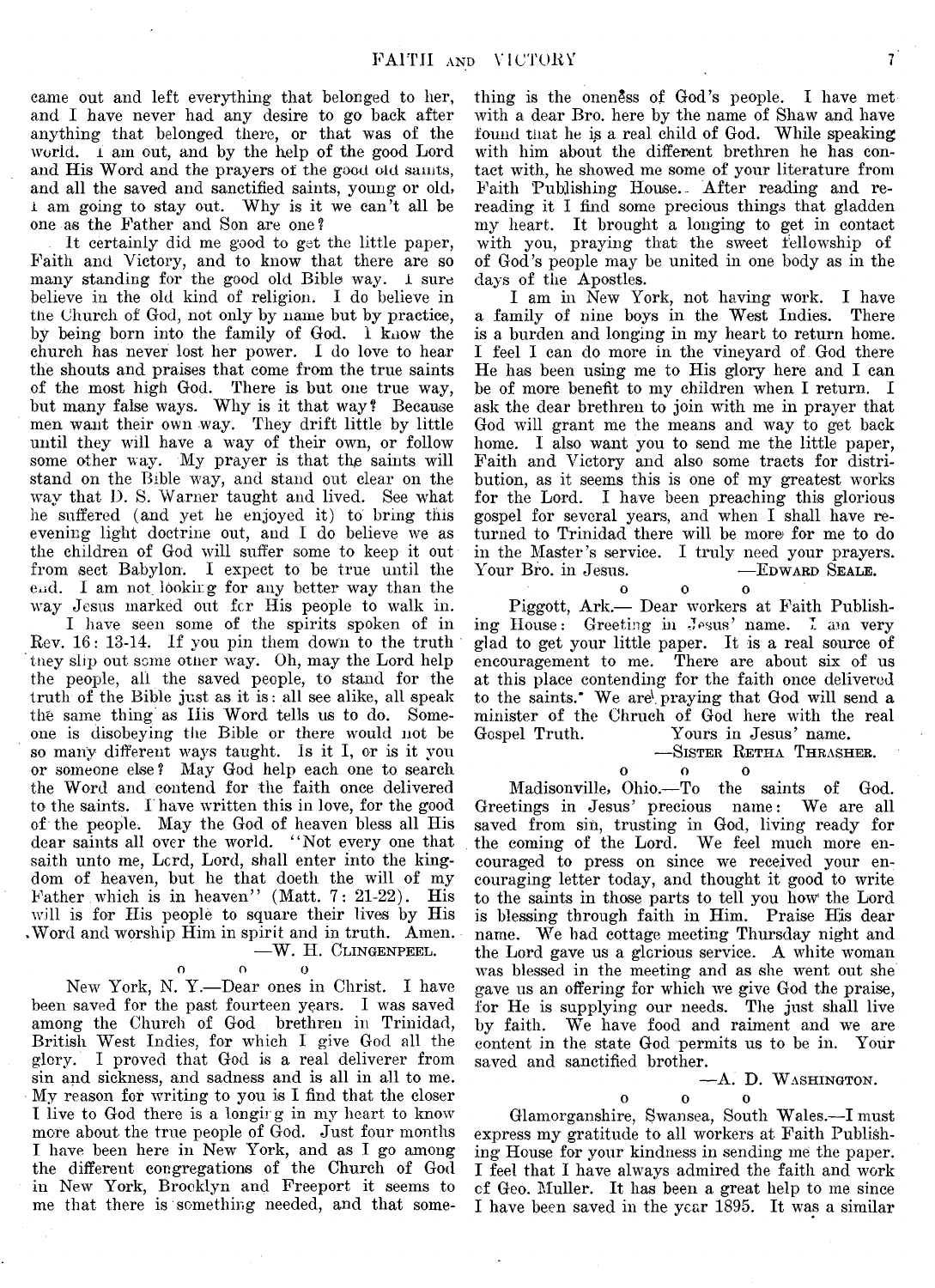testimony of faith in God that encouraged me to put my whole trust in God and not in man. I find all contents of Faith and V ictory very precious truth, i hope to have another one as soon as possible if the Lora should tarry. Please be agreed with me in prayer for the Lord to do mighty work in Ilis name at this place.

Jesus is coming soon. This is so good and encouraging to know. How few believe that He is coming to receive us. So many believe the Lord is going to reign as king on the earth for a thousand years, and that the ungodly will have a chance to be saved. There is no Scripture in God's Word to prove this. For unto us He is now our glorified Lord, and we have been made to sit together in heavenly places in Christ Jesus. Praise His holy name. It is also written that one day with the Lord is as a thousand years, and a thousand years as one day. "But the day of the Lord will come as a thief in the night; in the which the heavens shall pass away with a great noise, and the elements shall melt with fervent heat; and the earth also, and the works that are therein shall be burned up. Seeing then that all these things shall be dissolved, what manner of persons ought we to be in all holy conversation and godliness?"  $(2 \text{ Pet. } 3: 10-11)$ .

With Christian love to all the saints, I am your<br>r in Christ. ——RACHEL DAVIS. Sister in Christ.

 $\overline{0}$ 

Homestead, Okla.— Dear brothers and sisters in the Lord, and to all others who may read this. I am praising the good Lord for salvation and sanctification. The Comforter that Jesus said He would send is filling me with love divine and giving me power over all the power of the enemy, praise the Lord.

I feel that it would be pleasing to God to tell how I got sanctified. For a long time I had been feeling my need of more help from God in order to live victorious all of the time. While at meeting I asked the brethren to pray for me that I be sanctified. They laid on hands like the apostles did and prayed that God would sanctify me and fill me with the Comforter. As they did this I was helped and much encouraged and continued to call upon God that He would satisfy my heart with His presence. This calling continued on for two months with much consecrating, humbling and confessing, and after giving myself and all completely into the hands of God, now and forever, I was standing near Bro. Llewellyn in meeting when suddenly the power of God came surging into my being, and later the Lord showed me that it was the sanctifying power of God. After this I had great victory and my soul was filled with the love of God.

The manner in which God revealed it to me came about in this manner. I had been praying much and as I retired for the night I lay on my bed for some time and the Lord sent a light from heaven over me, a very bright one, and as I was very much puzzled about this, the Lord gave me the Scripture which reads, "He shall baptize you with the Holy Ghost and with fire." Since then I have never  $g \vee g_n$  way to the devil's lies of not being sanctified and filled with the Comforter, which is the Holy Ghost, and I do know that God who has begun to live  $m$ me will continue to do so as long as I walk in Him as I have received Him. I am a man of fifty-eight years and I have been professing ever since I was twenty-two years old and my life has been up and down—sometimes saved and sometimes unsaved, very, very unsatisfactory, but now, thanks be unto God, there is no more condemnation as I walk in Christ Jesus, for I am in standing grace. Praise God who gives us the victory.

Pray for me that God keep me humble at any cost, that the flesh be continually crucified so God will continue to live in this mortal body.

**— P.** J. **Epp.**

#### ---------------- o----------------- THOUGHTS FOR MEDITATION

Selected By Celena Lacue

*" And whatsoever ye do, do it heartily*, *as to the Lord*, *and not unto men"* (Col. 3: 23).

The work we are doing, are we doing it heartily as unto the Lord? We will give a few rules by which to test our work. First, if we are doing our work heartily unto the Lord we are so conscious of it that we can answer "yes" promptly from the heart when we are asked if what we are doing is for God. Second, if what we are doing is purely for God we are not envious of any one who is doing a similar work, but will rejoice if they have greater success than we. Third, if what we are doing is wholly without self interest we will not be anxious or troubled but tranquil about the success. Fourth, if what we are doing is from the heart unto God we will not be troubled about what men say about it. We will keep on doing God's will and let man's judgments pass like we let the water flow on down the stream. Fifth, if what we are doing is wholly for God's glory we will take as much interest in it in secret as before the public. If you would advance in the divine life you must aim steadily at perfection in the least things.

*" All things work together for good to them thatlove God"* (Rom. 8: 28).

If this promise is real to us we will not say, " It is too bad," when we meet with some trial, affliction or opposition. God is hidden in every trial that comes to us. If we will lovingly embrace it He will reveal Himself to us. Do you desire to love God with purest, fondest love? Do you desire to have deeper conceptions of the love of God? Then you must submit willingly to the trials that come your way. If you set in to love God more, you are certain to meet with severer trials.

> If all is on the altar laid We can never be afraid; If we have died upon the cross We can never suffer loss.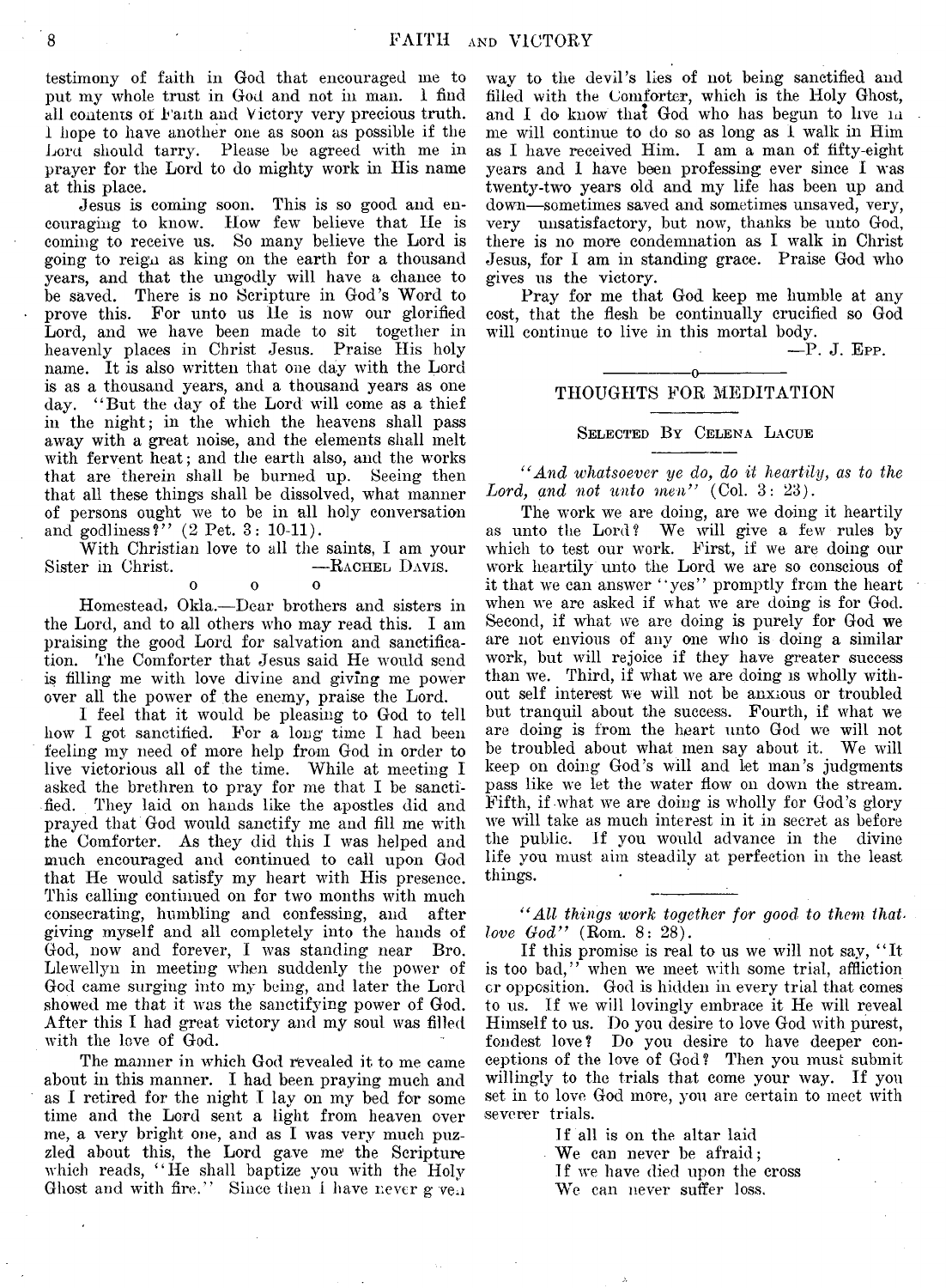*" Leaving us an example, that ye should follow His steps"* (1 Pet. 2: 21).

As I'stood today looking at a painting of Jesus with a child in His arms I contemplated His character. 1 thought of His love for man, of His disinterestedness in self, of His sacrificing life, of His passionate all-night prayers, of His unconcernedness about earthly things, of His making of Himself of no reputation, of His tranquility amgidst the unjust criticism of men, of His meekness, humility, compassion and simplicity. Being in the spirit I caught such a vision of His lovliness of character as I never had before and my heart panted to be like Him.

The mystery of love is solved best through suffering. If we are living members of Christ's body we will with His love, love what He loves. If we do not have deep sorrow of heart, the pain of compassion, an agony of spirit, because Christ is dishonored by the sins of men, we do not love.

If we love Jesus as passionately as we should, nothing that we can do for Him will we consider to be painful or difficult. All things will be light and easy, sweet and pleasant. And when we have done them we feel like we have done nothing.

Are we separated from everything that hinders the pure, free love of our souls for God; from all that interrupts the communion of our hearts with Him; from all that dulls our spiritual powers and renders us insensible to the joys and sufferings of Jesus ?

*" But Godliness with contentment is great gain"*  $(1$  Tim.  $6:6$ ).

We have freedom— not when we have our own way, but when we take God's way. To be hoping this and hoping that, wanting this and wanting that, is to not have our wills wholly lost in the will of God. If we are always doing that which is pleasing to Gcd, we will be rich enough, great enough, contented enough. If you are truly longing daily to become more like Jesus you are not caring for much else in the world. The excellence is not in the thing we do but in the motive in which we do it.

*" For whether ive live, we live unto the Lord; and whether we die, we die unto the Lord: whether live therefore or die, we are the Lord's''* (Rom. 14: 8).

Begin now to look a little more closely for God's guidance in the common affairs of life ; listen a little more attentively to the Spirit's whisperings; be a little more obedient to the Spirit's promptings; be a little more watchful of your words and thoughts, be a little more earnest in your prayers, guard a little more carefully the affection of your heart, be a little more charitable in your judgments of others, look a little less at temporal things, and more at eternal things, think a little more about the passionate love of Jesus, be a little more thankful to God for His mercies, do a little more to make others happy and you will find yourself growing into a sweetness of life that will make you wonder how you ever lived so long without it, and feel you can never live without it again.

*" For I have learned, in whatsoever state I am,* therewith *to be content"* (Phil. 4: 11).

If you would be happy, do not struggle so hard to alter your circumstances as to adapt yourself to them.

*" Therefore we ought to give the more earnest heed to the things which we have heard, lest at any time we should let them slip"* (Heb. 2: 1).

An abundance of grace can soon flow out through the little gate called, " Heedlessness."

*" For ye are dead, and your life is hid with Christ in God"* (Col. 3:3).

There is no life in all the world so peaceful and blessed as a life hid with Christ in God.

*" And let us not be weary in well doing: for in due season we shall reap, if we faint not*" (Gal. 6:9).

We ought never to grow weary in doing little things out of pure love for God. If you could always understand God's dealings with you, He wouldn't be God.

*" Marvel not, my brethren, if the world hate you "* (1 John 3: 13).

If you would secure the salvation of the souls of men you must be willing to lose the smiles of men.

*" In* everything *give thanks"* (1 Thess. 5: 18).

Praising God for blessings increases them. Praising God for trials lessons them, therefore praise God alike for blessings and trials.

*" As dying, and behold we live"* (2 Cor. 6:9).

What a strange contrast is a Christian! Always in *warfare*, yet always in *peace*. When he looks into the Scripture, he finds himself *rich;* when he looks into his cupboard or wardrobe, he finds himself *poor.* He knows he is a *son* of God, and an *heir* of glory; yet men treat him as the filth and *off scouring* of the world. Hasten, Lord, the time when we shall be *manifested as we are.*

The present circumstance, which presses so hard against you, (if surrendered to Christ) is the best shaped tool in the Father's hand to chisel you for eternity. *Trust Him, then. Bo not push away the instrument lest you lose its ivork.*

#### ---------------- o----------------- EFFECTS OF THE CROSS

In Galatians 6 r 14 we read, *" But God forbid that 1 should glory, save in the cross of our Lord Jesus Christ, by whom the world is crucified unto ■rw-, and I unto the world."* We can plainly see in this the two-fold effect of the cross. When the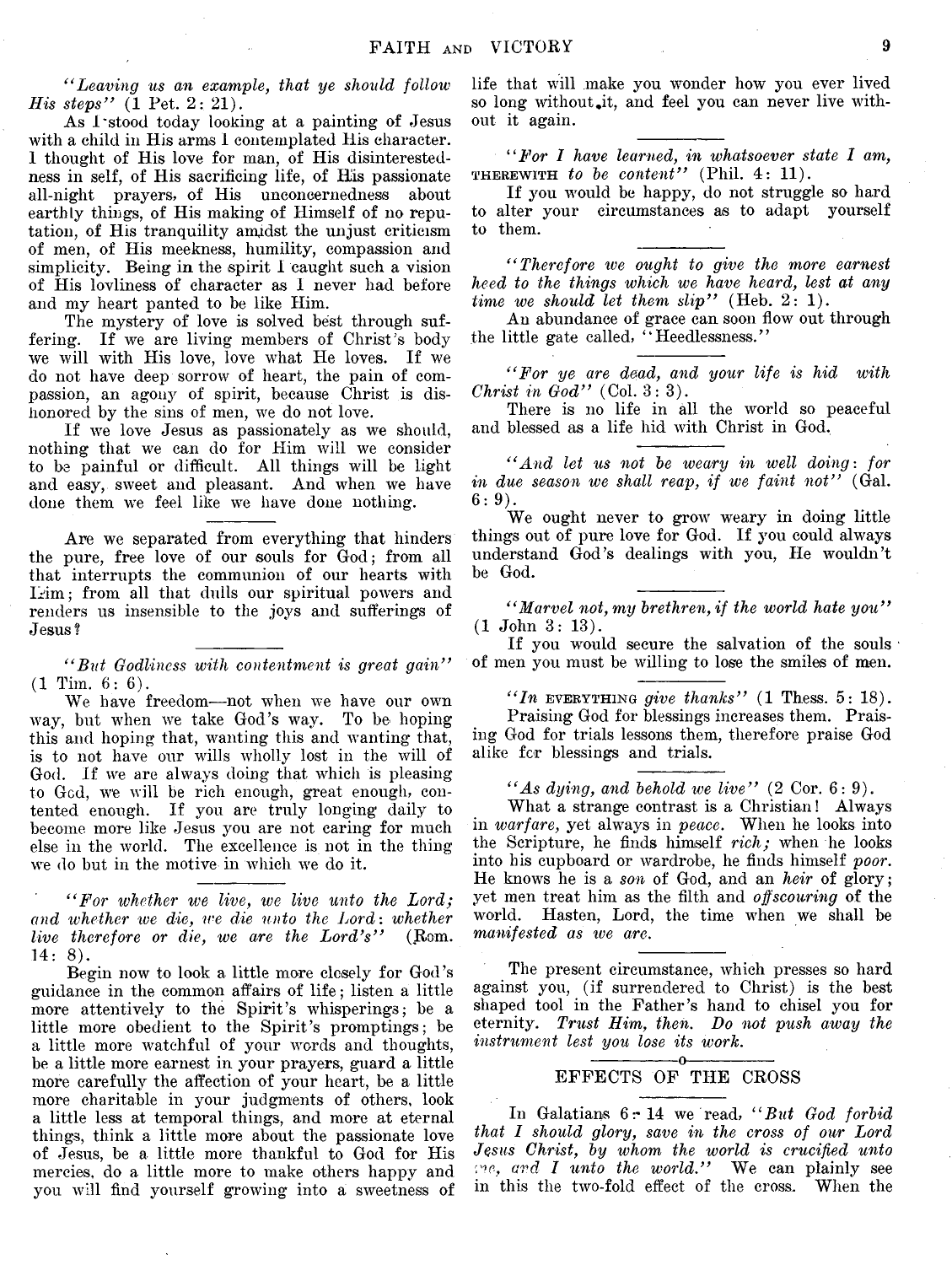young man came to Jesus to know the way of eternal life, He first told him how that the world and the things of the world must be crucified unto him. He then told him, "And come, take up the cross, and follow me." Just as this young man turned back, so many turn back to go the ways of the world instead of following Jesus on to Calvary, where the world and all its sinful follies can be seen conquered at our feet, there to be crucified with Jesus, that *our life* may be dead and we hid with Christ in God. The way of the cross is the true way that leads home to glory. It is not a strained way, or a way in which there is no pleasure, but it is the only way of real joy, peace and happiness.

Dear souls, do not draw back from following Jesus through the fiery trial, scourging and " without the gate" and city, on up the way to die the death to the world, fiesh and your own life, where He sanctifies and fills with the perfect love and power of the Holy Ghost, which will strengthen, establish and settle you. The preaching of the cross to the worldly wise is foolishness, and if we in word or deeds begin to conform to the world, the offence of the cross ceases. But God's Word says, " Love not the world, neither the things that are in the world. If any man love the world, the love of the Father is not in him" (1 John 2: 15). The lust of the flesh, the lust of the eyes and the pride of life war against the soul, therefore it is absolutely necessary that the world be crucified unto us, and we unto the world. Then when temptation comes we can count it all joy and overcome, for " greater is He that is in you than he that is in the world." "Be of good cheer, for I have overcome the world." Yes, to continually see what Jesus has done will keep the soul filled with good cheer, praise the Lord. Do not let the enemy bring an accusation that would cause you to take some by-path when tempted, but rejoice as a strong man to run this race, for by overcoming the temptations, and bearing the reproaches of the cross is witnessing for Jesus. " If ye then be risen with Christ, seek those things which are above, where Christ sitteth on the right hand of God" (Col. 3:1).

Dear souls, to follow Jesus all the way will surely mean a cross to the ways of man, but let us say from the heart, " Henceforth let no man trouble me, for I bear in my body the marks of the Lord Jesus" (Gal. 6: 17). Men who have perverted the right ways of the Lord will come to trouble you, putting their ways before you as God's ways. Yes, many in these last days come saying, "The Lord, the Lord," claiming the Lord showed them this, that and the other, and if heeded will work to sever your individual connection with heaven, and the Holy Ghost leadings. May God help us to live close and low at His feet so that When the voices come, " Lo, here, and Lo, there," even though they may say, "Lord, Lord," we may know the strangeness and not follow Many will use their own minds and reason you out of the way and truth of God if you heed them. They will tell you the way to win souls to Christ is to

conform to their ways until you win them, then change them unto the way of the Cross. Jesus says, " And I if *I* be lifted up from the earth, will *draw* all men unto me" (John 12: 32). Let us take delight in the way of the cross, that souls may see that deep settled peace, joy an satisfaction in the midst of commotion; see that there is no thirsting for life's pleasures, nor adorning rich and gay. For we've found a richer treasure, one that fadeth not away.

Jesus said, " The cup that my Father giveth me, shall I not drink it?" (John 18: 11). We hear Him telling His disciples how He must suffer many things of the elders and priests and be killed. But Peter, in natural love and defence, "took Him and began to rebuke Him, saying, Be it far from thee, Lord: this shall not be unto thee." But Jesus had to rebuke him, for he didn't know that the crucifixion, death and resurrection must be, and was of God the Father, but he only saw as man seeth. Christians sometimes find the heaviest and hardest cross form those the nearest and dearest to their hearts. Therefore Jesus speaks these gracious and comforting words, " If any man will come after me, let him deny himself, and take up his cross, and follow me. For whosoever will save his life shall lose it: and whosoever will lose his life for my sake shall find it" (Matt.  $16: 24-25$ ). "These things have I spoken unto you, that my joy might remain in you, and that your joy might be full"  $(John 15: 11).$  -ROBERT LONGLEY.

#### $-\!-0$ THE WAY INTO BLESSING

The way into every blessing is shown in God's Word. Our Lord said in John 17: 14, "I have given them Thy Word." The greatest gift which He has to give to any of us is the Word of God. Jesus received the Word day by day from His Father, and gave out to His disciples what He had received. He came into this world to give to us "Life more abundantly" —a tidal wave of Divine life (John 10: 10).

How does the Lord Jesus impart this LIFE to us? Go to the written Word again, and this mystery shall be revealed to you. Jesus says, " The words that I speak unto you, they are Spirit, and they are Life." The coming of Jesus always brings a renewal of life. When pain or sorrow comes to us, a simple remedy to meet it with is just to look up into His face, trustfully, and say, " Thy Life meets this." Do we need wisdom *to know how to act* in a business matter, or in a trouble in the home? The Life of Jesus Christ can come to us as knowledge. Every need in our daily lives can be effectually met by a manifestation of the Life of Jesus in the power of the Holy Ghost.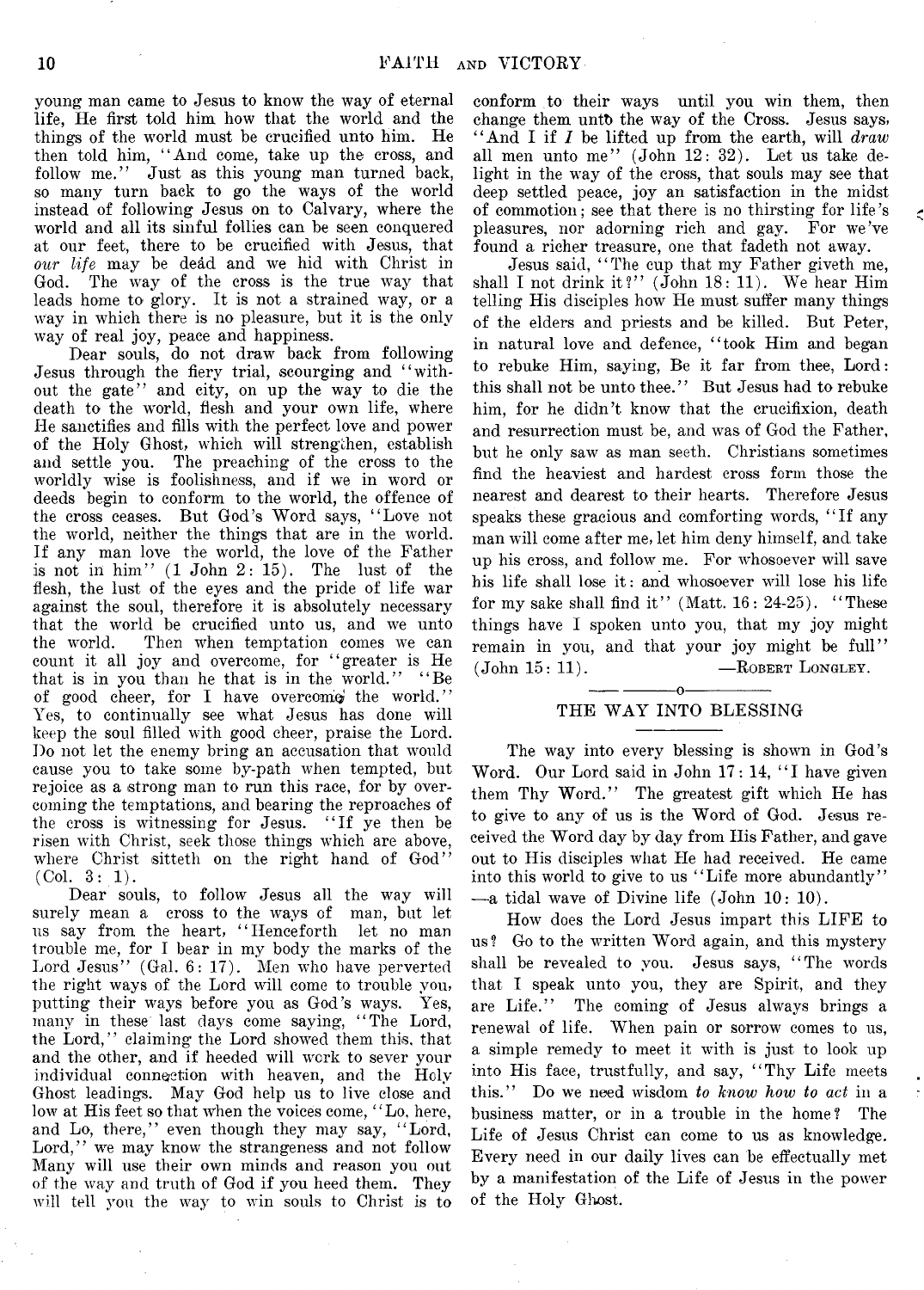If we hope to realize this open secret of the Life of Jesus in ourselves we must wait on God, pay heed to His written Word, and obey Him in all things. The secret of the Life of Jesus is simply this: He was a perfect listener, and He was always learning from His Father. In like manner God sends His Word and His Spirit to ourselves, and He bids us listen to His voice continually. He once said to me, " If you do not give thousands of hours to My Book, you will be of no use to Me in My work." I saw clearly that I must listen to the Holy Spirit, *as 1 studied the Word,* regularly and diligently.

Healing, spiritual knowledge, true discernment, and every other blessing, all come to us through letting the Holy Spirit teach us to understand the Word, for it is a living Seed which brings forth living fruit, when it is sown in the good soil of an understanding heart. Every time we believe God, by receiving His word into our hearts, and allowing it to produce in us the good things we are in need of, *we are eating of the fruit of the Tree of Life.* For we have entered even now, by faith, into the New Jerusalem, and, being in it, we have a right to partake of the Tree of Life, which is Jesus Christ our Lord.

Christ, the Tree of Life, is even now within you. Die to your own life, and you shall partake of the Life of the Lord, for you have become a sharer in what He is, and also what He has. " Oh that men would praise the Lord for His goodness, And for His wonderful works to the children of men! And let them offer the sacrifices of thanksgiving, And declare His works with singing" (Psa.  $107: 21-22$ ).

-HARRIETTE S. BAINBRIDGE.

#### $-0-$ THE GOSPEL OF JESUS

The Gospel of Jesus is like a great guest chamber, or a resting chamber, where the atmosphere is perfect love and peace and the guests are the elect of God, chosen in Christ Jesus from the foundation of the world. And I declare in the face of all flesh, the world and the devil, these, the elect abiding in Jesus, do see eye to eye; and they live by *every* Word of God. The reprobate finds much fault with the Word. We hear it in their words, and see it by their actions and the places they go, the way they dress etc. There is not one in hundreds that you can sit down and talk with about the glory, riches and power of the kingdom. Why it has pleased God to reveal Jesus Christ in us, we do not know. " Amazing *Grace of God." -* Why did He awaken our sleeping souls and give us light and Truth and *Life?* Yea, the Holy Ghost to lead into Jesus, the great Gospel plan, where we can hear that still small voice.

The Gospel is the greatest thing in the world (Heb. 1:2). Many, yea thousands, of the people are working at it, but few get into it. Jesus says, " Strive to enter in." A thousand foes are trying to hinder. " Fiery trials" are trying our faith. I often see the Word shining like diamonds. I often feel Jesus' words of life and power in my heart and mind, yea, in my soul. But oh, I want more, more, more. It is for us, that the Holy Ghost might just reveal Jesus in us, through us to others. Only the Holy Ghost leads into it. How wonderful! How full the Law and the Prophets,— pointing to the Gospel. Oh, the Gospel feast! The sacrifice of Calvary! "The Lamb slain from the foundation of<br>the world!" The peot says, "Bread of Heaven, The peot says, "Bread of Heaven, feed me till I want no more."

How many professors are finding fault with God's Word. They say this, that and the other is non-essential. Their works, their words, actions, dress and all betray them. I often think how men study to make up fine sermons, articles etc., and the Lord rejects it all. Abide in Jesus and the Holy Ghost will reveal this, that and the other of the wonders of the kingdom in you, and as you tell it you will feel the glory upon you. " Oh, for a faith that will not shrink though pressed by every foe." —A Sister.

#### ---------------- o------------— ALL THINGS ARE POSSIBLE

*(<Let not your heart be troubled*: *ye believe in* God, believe also in me" (John 14: 1). Unbelief is the foremost sin of these latter, evil days. When once unbelief has entered a child, man or woman, then they take the first step downward into sin. Eve, after listening to the cunning lie of the devil, began to reason with him, doubted God, ate of the forbidden; liked it, gave to her husband to eat also, and the result was SIN. "Wherefore as by one man sin entered into the world, and death by sin; and so death passed upon all men, for that all have sinned" (Rom. 5: 12). We see and know that the unbelief started by Eve in the garden of Eden has passed upon all mankind, and is gripping the hearts and minds of the masses ' of people today. Unbelief causes the infidels and atheists to say and act as if there was no God. Unbelief causes the hypocrite to say he believes in God and to act vica versa. "This is the work of God that ye believe on Him whom He hath sent" (John 6:29). " If thou canst- believe, *ALL THINGS* are possible to him that believeth" (Mark  $9:23$ ).

The question asked by many is "Will God? Does God fulfill His Word?" Yes, He does fulfill, and will fulfill all His Word whether we believe it or not. Does God require every one to believe His Word? Yes, He does. "He that believeth not shall